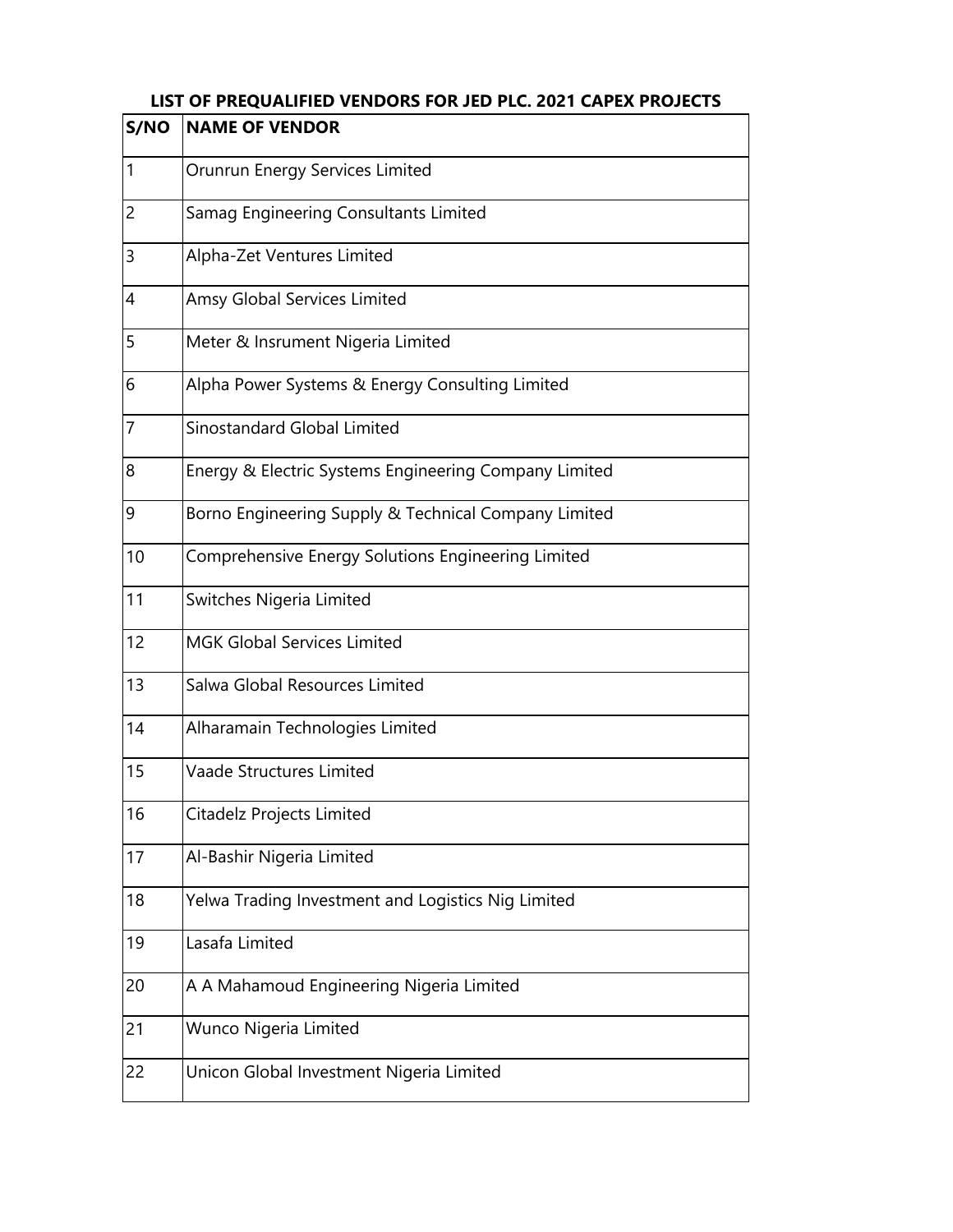| 23 | <b>Beam Power Products Limited</b>                         |
|----|------------------------------------------------------------|
| 24 | Geo-Method Engineering Limited                             |
| 25 | United International Technologies Nigeria Limited          |
| 26 | <b>Emmyjoyce Engineering Concepts Limited</b>              |
| 27 | Gilfai Nigeria Limited                                     |
| 28 | KS International Technical Services Limited                |
| 29 | Powerpro Company Limited                                   |
| 30 | Momas Electricity Meter Manufacturing Company Limited      |
| 31 | Soltech Limited                                            |
| 32 | Dari Investment Limited                                    |
| 33 | Gyata Engineering Works Nig Limited                        |
| 34 | Mubell Instant Habitat Limited                             |
| 35 | Khalsa Integrated Ventures Limited                         |
| 36 | Samab Nigeria Limited                                      |
| 37 | Las Ventures Global Services Limited                       |
| 38 | Kanen G Ventures Limited                                   |
| 39 | Shehim Ventures Limited                                    |
| 40 | Mojec International Limited                                |
| 41 | Equipment and Protective Application International Limited |
| 42 | Altargate Associates Limited                               |
| 43 | DTS Transformer Electric Industrial Limited                |
| 44 | Greenbelt Technology Limited                               |
| 45 | Arewa Project Management Limited                           |
| 46 | Ummul Abiha Nigeria Limited                                |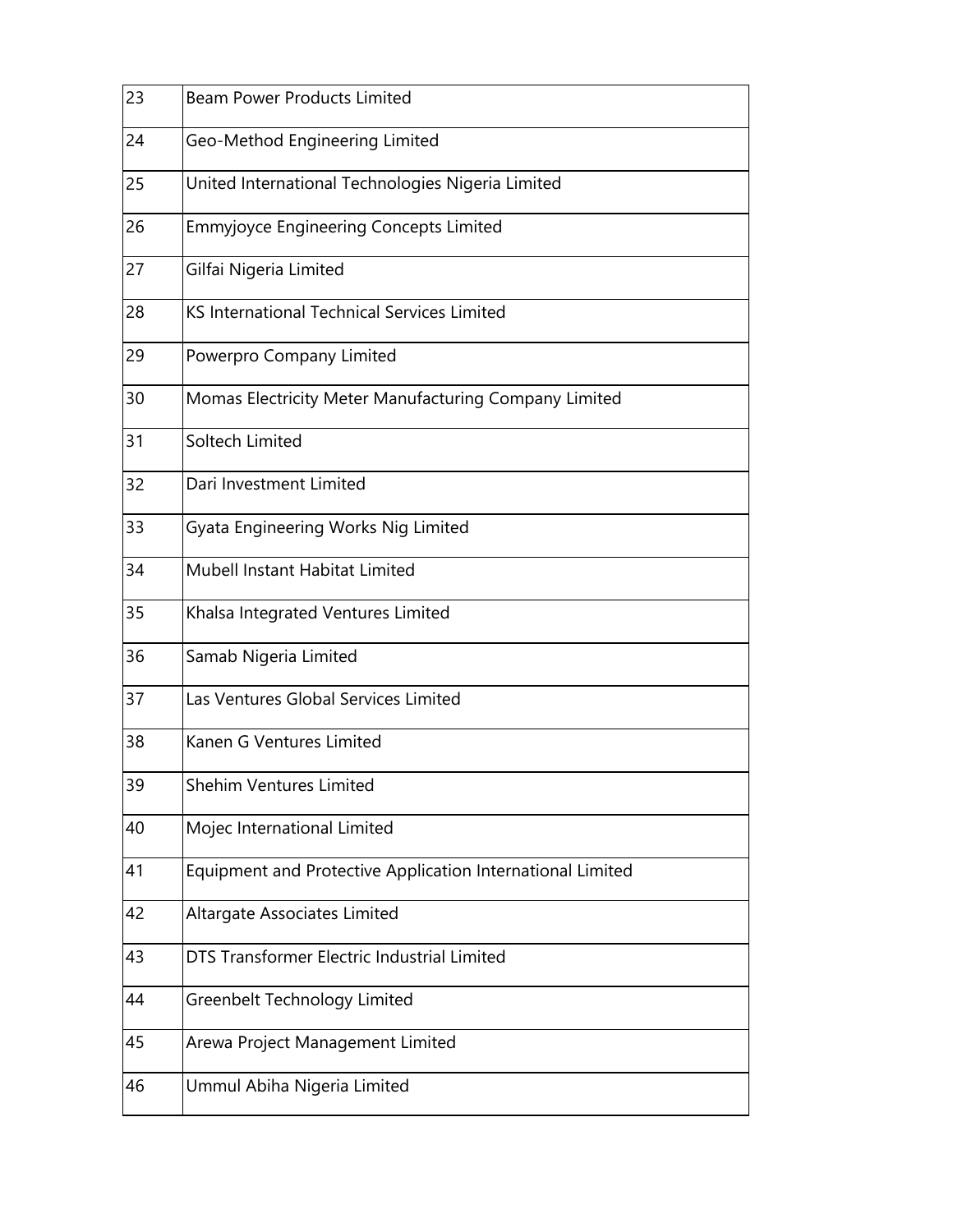| 47 | Stephenson Brothers Limited                 |
|----|---------------------------------------------|
| 48 | Quaint Power and Infrastructure Limited     |
| 49 | Abidine Limited                             |
| 50 | Sandwell Engineering Limited                |
| 51 | Proserve Energy Services Limited            |
| 52 | Armat Integrated Services Limited           |
| 53 | <b>CCII Marketing Nigeria Limited</b>       |
| 54 | S&B Dolmat Nigeria Limited                  |
| 55 | Appleone Integrated Resources Limited       |
| 56 | Ephdeino Nigeria Limited                    |
| 57 | Awal Investments Limited                    |
| 58 | Dizzat Engineering Company Limited          |
| 59 | Skipper Nigeria Limited                     |
| 60 | AABT Engineering Support & Services Limited |
| 61 | Detex Electrical Nigeria Limited            |
| 62 | Secwave Nigeria Limited                     |
| 63 | Nespak Nigeria Limited                      |
| 64 | Transtime Nigeria Limited                   |
| 65 | <b>Frasier Stone Limited</b>                |
| 66 | <b>CEA Professional Services Limited</b>    |
| 67 | Hebuma Engineering Services Limited         |
| 68 | Sumad Nigeria Limited                       |
| 69 | Ndagre Nigeria Limited                      |
| 70 | Habbos Nigeria Limited                      |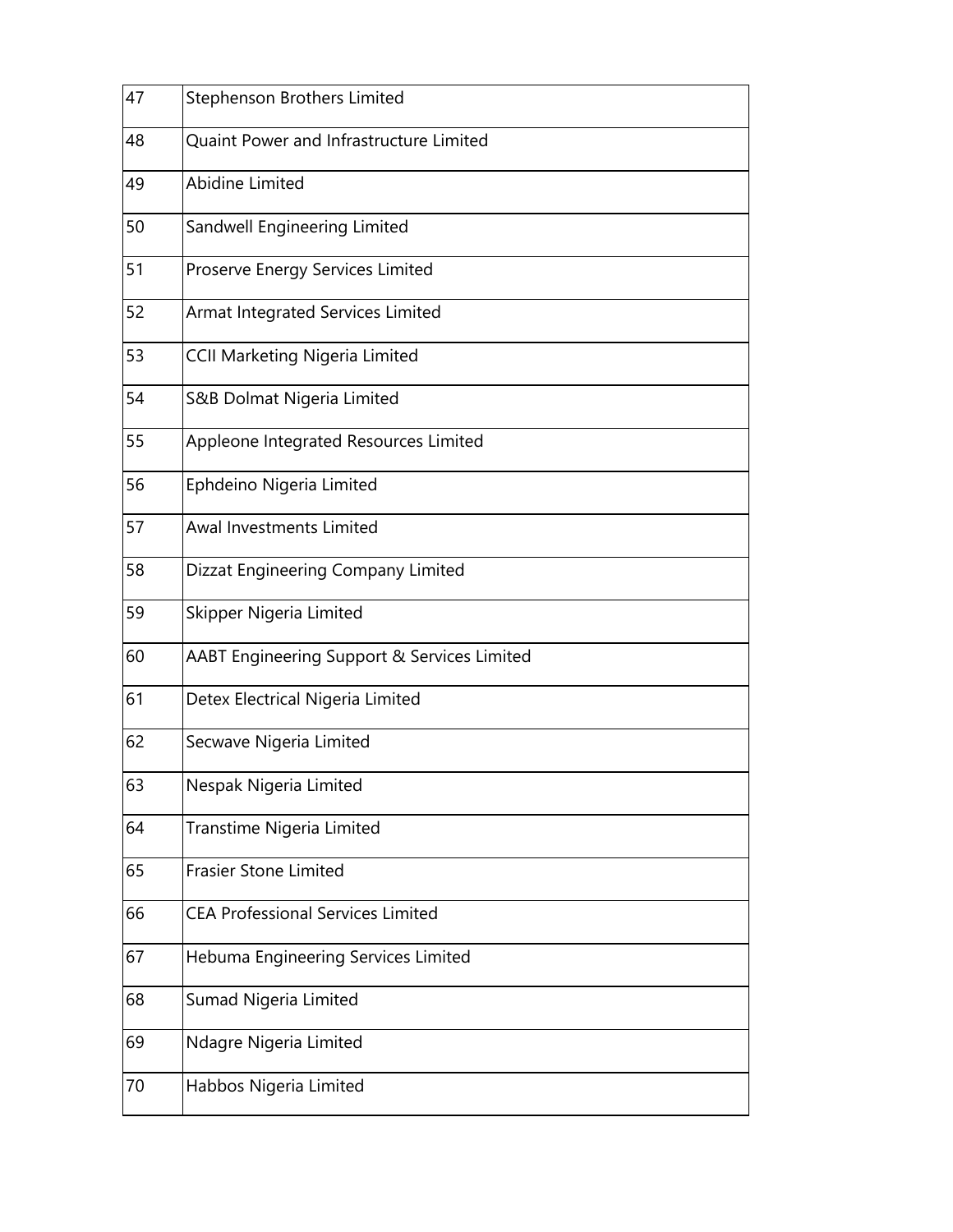| 71 | Max Villa Limited                              |
|----|------------------------------------------------|
| 72 | Nadabo Engineering & Technical Services        |
| 73 | Vagrida Limited                                |
| 74 | Alpha-Praxis Nigeria Limited                   |
| 75 | Nizam Engineering Limited                      |
| 76 | Chemo-Technics Nigeria Limited                 |
| 77 | Viscon Engineering & Commercial Company        |
| 78 | Xperts Projects & Service Limited              |
| 79 | <b>Phelexs Phantom Limited</b>                 |
| 80 | Zenflux Resources Limited                      |
| 81 | Sabhadu Global Concept Ltd                     |
| 82 | <b>Standard Electras Engineering</b>           |
| 83 | Prime Electromech Limited                      |
| 84 | Netswitch Limited                              |
| 85 | Dextron Engineering Limited                    |
| 86 | <b>Dalkiranlar Electrical Services Limited</b> |
| 87 | Thermolinks Conceps Limited                    |
| 88 | <b>MBH Power Limited</b>                       |
| 89 | Tripple Seventh Nigeria Limited                |
| 90 | Jibrilla Enterprises Limited                   |
| 91 | Penuelinks Energies Limited                    |
| 92 | <b>Electrical Solutions Limited</b>            |
| 93 | Olynka Engineering Limited                     |
| 94 | Oska-Jo Partners Limited                       |